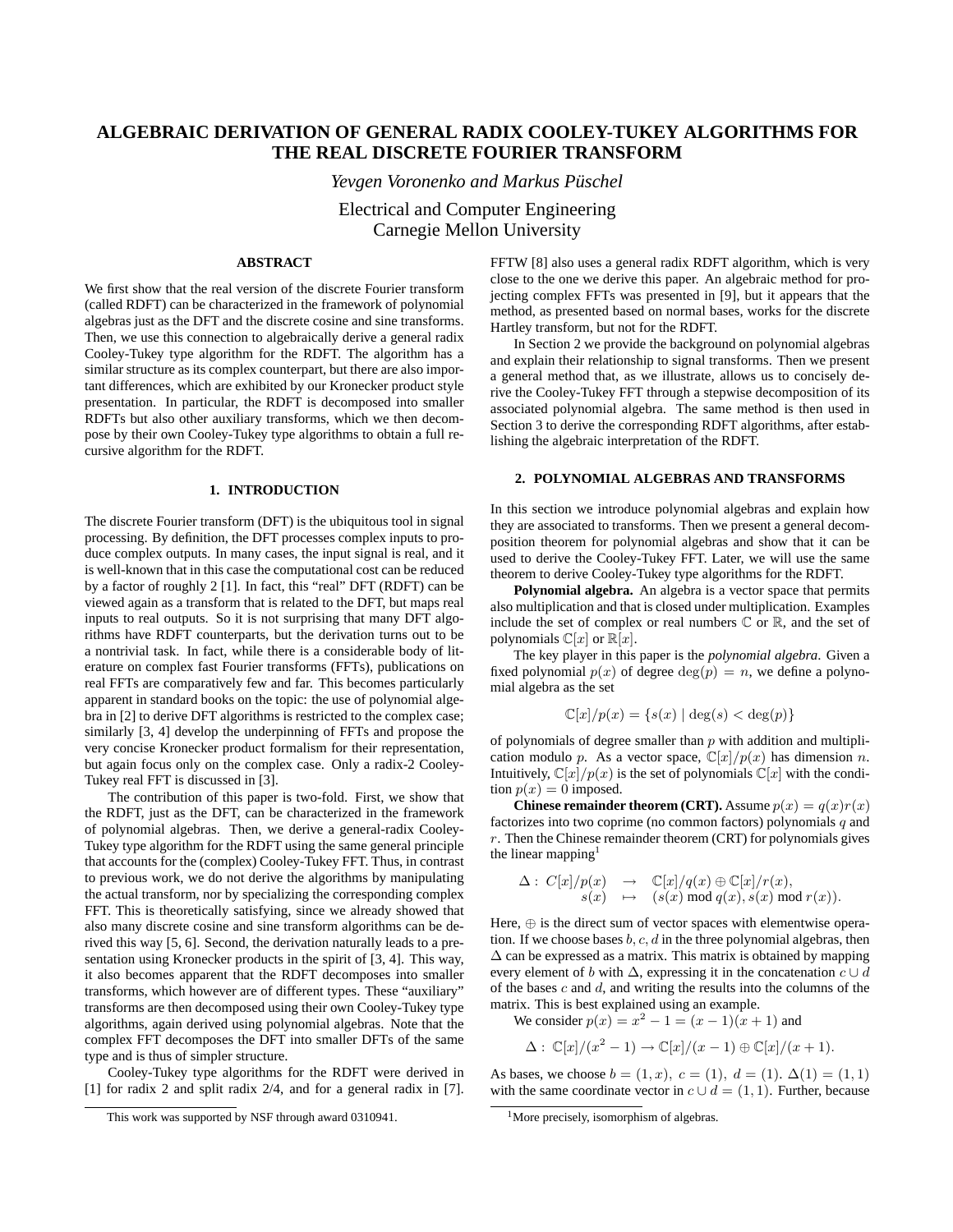of  $x \equiv 1 \mod (x - 1)$  and  $x \equiv -1 \mod (x + 1)$ ,  $\Delta(x) = (x, x) \equiv$  $(1, -1)$  with the same coordinate vector. Thus the desired matrix is the so-called butterfly  $\begin{bmatrix} 1 & 1 \\ 1 & -1 \end{bmatrix}$ .

**Polynomial transforms.** Assume  $p(x) \in \mathbb{C}[x]$  is separable, i.e., it has pairwise distinct zeros  $\alpha = (\alpha_0, \ldots, \alpha_{n-1})$ . Then the CRT decomposes  $\mathbb{C}[x]/p(x)$  completely into its *spectrum*:

$$
\Delta: \mathbb{C}[x]/p(x) \to \mathbb{C}[x]/(x - \alpha_0) \oplus \ldots \oplus \mathbb{C}[x]/(x - \alpha_{n-1}),
$$
  

$$
s(x) \mapsto (s(\alpha_0), \ldots, s(\alpha_{n-1})).
$$
 (1)

If we choose a basis  $b = (p_0, \ldots, p_{n-1})$  in  $\mathbb{C}[x]/p(x)$  and bases  $b_i = (1)$  for the  $\mathbb{C}[x]/(x - \alpha_i)$ , then the corresponding matrix is given by

$$
\mathcal{P}_{b,\alpha}=[p_j(\alpha_i)]_{0\leq i,j
$$

and is called a *polynomial transform* for  $\mathbb{C}[x]/p(x)$  with basis *b*.

For example, the DFT of size  $n$  (viewed as a matrix) is a polynomial transform for  $\mathbb{C}[x]/(x^n - 1)$  with basis  $b = (1, x, ..., x^{n-1}).$ Namely,  $x^{n} - 1 = \prod_{0 \le i < n} (x - w_{i/n}), w_{u} = \exp(-2\pi\sqrt{-1}u),$ and thus

$$
\mathcal{P}_{b,\alpha} = [w_{i/n}^j]_{0 \le i,j < n} = [w_{ij/n}]_{0 \le i,jn} = \text{DFT}_n \, .
$$

Choosing  $\mathbb{C}[x]/(x^n + 1)$  instead with the same basis yields

$$
\mathcal{P}_{b,\alpha} = [w^j_{(i+1/2)/n}]_{0 \le i,jn} = \text{DFT-3}_n,
$$

which has been called the DFT of type 3 [10].

We have shown that all 16 discrete cosine and sine transform are polynomial transforms (if scalars  $\neq 1$  are allowed in the  $b_i$ ) [5].

**Cooley-Tukey type algorithms.** The connection to polynomial algebras can be used to derive fast algorithms for the associated transforms using a general method that is related to, but somewhat different from the early work [2]. In short, we derive Cooley-Tukey algorithms by performing the decomposition (1) *in steps* based on a *decomposition* of p (if one exists). To state the general method we first introduce the product of bases of polynomials. Let  $b =$  $(p_0, \ldots, p_{k-1})$  and  $c = (q_0, \ldots, q_{m-1})$  be two lists of polynomials. Then their *product* is the list of length km

$$
b \star c = (p_0 q_0, \ldots, p_0 q_{m-1}, \ldots \ldots \ldots, p_{k-1} q_0, \ldots, p_{k-1} q_{m-1}).
$$

Further, if b is as above, and  $r(x)$  is any polynomial, then we denote with

$$
b(r(x)) = (p_0(r(x)), \ldots, p_{k-1}(r(x)))
$$

the same list but with  $r(x)$  inserted for x.

Further, recall that if  $A = [a_{i,j}]$  and B are matrices, then the direct sum and the tensor or Kronecker product are respectively defined as

$$
A \oplus B = \begin{bmatrix} A \\ & B \end{bmatrix}, \quad A \otimes B = [a_{i,j}B].
$$

The  $n \times n$  identity matrix is denoted with  $I_n$ .

Now we can state our lemma, a variation of a theorem we already used in [5] to derive DCT algorithms. Thus we also omit the proof. Note that the lemma also holds if C is replaced by R.

*Lemma 1* Let  $q(x)$  be separable and  $q(x) = \prod_{0 \le i \le k} q_i(x)$ . Further, let c and  $c_i$ ,  $0 \le i < k$ , be bases for  $\mathbb{C}[x]/q(x)$  and  $\mathbb{C}[x]/q_i(x)$ , respectively, and let, with these bases, M be the matrix associated with the decomposition

$$
\mathbb{C}[x]/q(x) \to \bigoplus_{0 \leq i < k} \mathbb{C}[x]/q_i(x).
$$

If  $r(x)$  is an arbitrary polynomial of degree m and d a basis for  $\mathbb{C}[x]/r(x)$ , then  $M \otimes I_m$  is the matrix associated with

$$
\mathbb{C}[x]/q(r(x)) \to \bigoplus_{0 \leq i < k} \mathbb{C}[x]/q_i(r(x)),
$$

w.r.t. the bases  $b = c(r(x)) \star d$  and  $b_i = c_i(r(x)) \star d$ .

We use Lemma 1 to derive the Cooley-Tukey FFT. The polynomial algebra for  $\text{DFT}_n$  is  $\mathbb{C}[x]/(x^n-1)$  with basis  $b = (1, x, \dots, x^{n-1})$ . Assuming  $n = km$ , then  $x^n - 1 = (x^m)^k - 1$  decomposes. Applying the CRT in steps yields

$$
\mathbb{C}[x]/(x^n - 1) = \mathbb{C}[x]/((x^m)^k - 1)
$$
  
\n
$$
\rightarrow \bigoplus_{0 \le i < k} \mathbb{C}[x]/(x^m - w_{i/k}) \tag{2}
$$

$$
\rightarrow \bigoplus_{0 \le i < k} \bigoplus_{0 \le j < m} \mathbb{C}[x] / (x - w_{(jk+i)/n}) \tag{3}
$$

$$
\rightarrow \bigoplus_{0 \leq i < n} \mathbb{C}[x]/(x - w_{i/n}). \tag{4}
$$

We read off the matrices for each decomposition step. First, we observe that  $b = c(x^m) \star d$ , with  $c = (1, x, \ldots, x^{k-1})$  and  $d =$  $(1, x, \ldots, x^{m-1})$ . Thus, Lemma 1 is applicable: step (2) corresponds to  $\text{DFT}_k \otimes I_m$  and d is the basis in each  $\mathbb{C}[x]/(x^m - w_{i/k})$ . Each of the latter polynomial algebras is completely decomposed in step (3) by the polynomial transform

$$
\begin{array}{rcl}\n\text{DFT}_m(i/k) & = & [w_{(jk+i)/n}^{\ell}]_{0 \le j,\ell < n} \\
& = & \text{DFT}_n \cdot \text{diag}_{0 \le j < m}(w_{ij/n}).\n\end{array} \tag{5}
$$

The final step (4) is just a permutation (the so-called *stride permutation*) of the one-dimensional algebras and is given by

$$
L_m^n: jk + i \mapsto im + j, \quad 0 \le i, j < n. \tag{6}
$$

In summary we get

$$
DFT_n = L_m^n \left( \bigoplus_{0 \le i < k} DFT_m(i/k) \right) (DFT_k \otimes I_m)
$$
  
= 
$$
L_m^n (I_k \otimes DFT_m) D_m^n (DFT_k \otimes I_m),
$$

where  $D_m^n$  is diagonal, namely the direct sum of the diagonal matrices in (5). The algorithm is the decimation-in-frequency FFT, its transpose is the decimation-in-time version.

#### **3. REAL DFT**

We associate a polynomial algebra with the real DFT (RDFT), then we derive its Cooley-Tukey type algorithms using again Lemma 1. This shows that the mathematical underpinning is the same in the real and complex case. The difference is in some of the details: the RDFT algorithms have a somewhat more complicated structure and require auxiliary transforms for a complete recursion.

**RDFT.** To obtain the RDFT, we decompose  $\mathbb{R}[x]/(x^n - 1)$  over the real numbers rather than  $\mathbb{C}[x]/(x^n - 1)$  over the complex numbers (as for the DFT). To do so, we set  $c_u = \cos(2\pi u)$ ,  $s_u =$  $\sin(2\pi u)$ , and introduce the polynomials (for  $0 < u < 1/2$ )

$$
p_{2n,u}(x) = (x^n - w_u)(x^n - w_{-u}) = x^{2n} - 2c_u x^n + 1.
$$
 (7)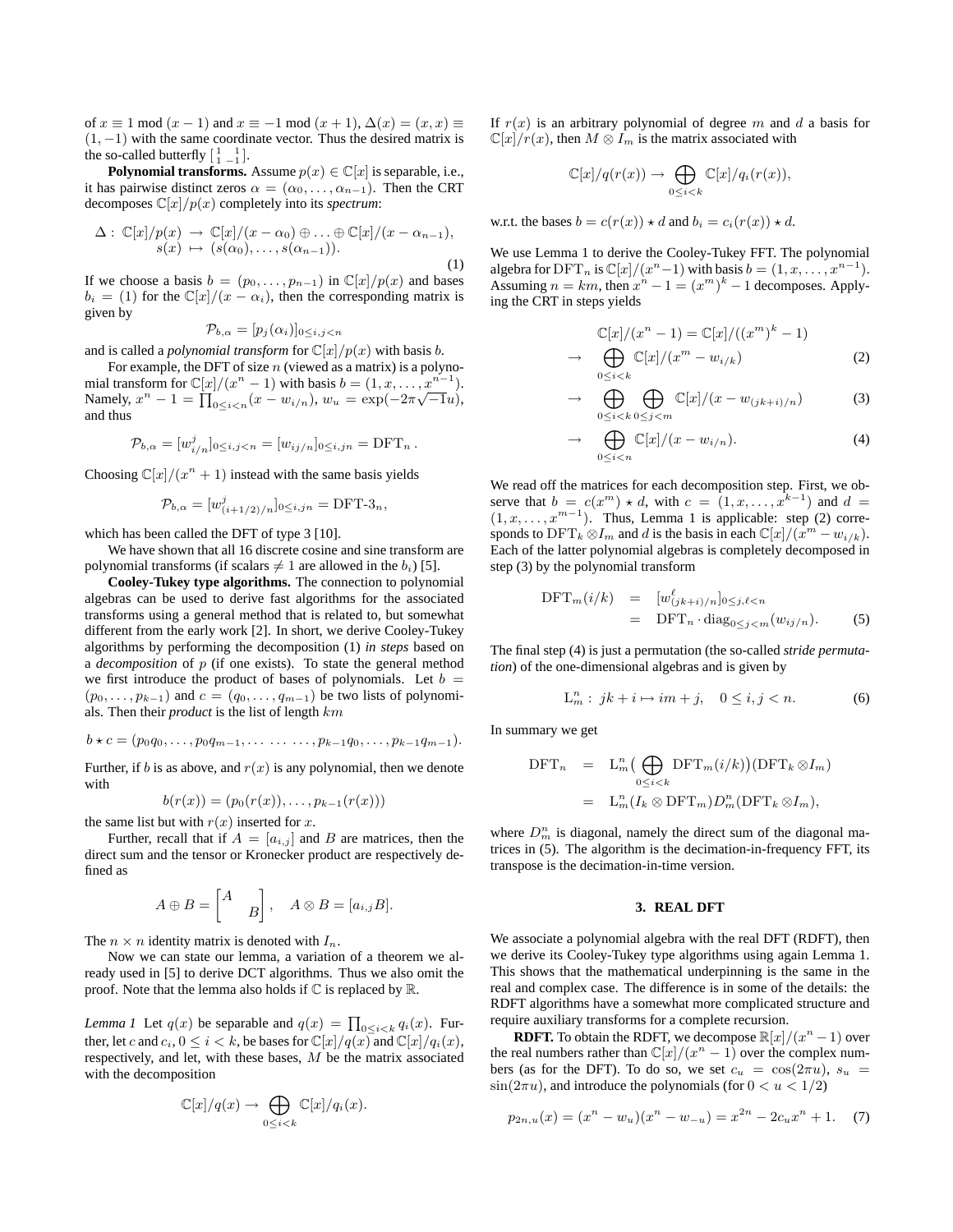Over the real numbers, we have the following complete factorizations into polynomials of degree one and two:

$$
x^{n} - 1 = (x - 1) \left( \prod_{0 < i < n/2} p_{2, i/n}(x) \right) (x + 1), \quad n \text{ even},
$$

$$
x^{n} - 1 = (x - 1) \prod_{0 < i \leq (n-1)/2} p_{2,i/n}(x), \quad n \text{ odd}, \quad (8)
$$

$$
p_{2n,u}(x) = \prod_{0 \le i < n} p_{2,(i+u)/n}(x). \tag{9}
$$

In (9) some of the factors have  $(i+u)/n > 1/2$ . Thus we normalize so that the angles are again  $< 1/2$  (using  $p_{2,u} = p_{2,1-u}$ ) and reorder the factors according to the new angles. The result is

$$
p_{2n,u}(x) = \prod_{0 \le i < n} p_{2,U(n,i,u)}(x), \ U(n,i,u) = \begin{cases} \frac{u + \lfloor i/2 \rfloor}{n}, & 2|i, \\ \frac{1 - u + \lfloor i/2 \rfloor}{n}, & \text{else.} \end{cases}
$$

The RDFT corresponds to the following decomposition. We show it only for even size  $n$ ; the odd case is obtained analogously from  $(8)$ .

$$
\mathbb{R}[x]/(x^n - 1)
$$
  
\n
$$
\rightarrow \mathbb{R}[x]/(x - 1) \oplus \bigoplus_{0 < i < n/2} \mathbb{R}[x]/p_{2,i/n} \oplus \mathbb{R}[x]/(x + 1) \quad (10)
$$

with bases  $b = (1, x, ..., x^{2n-1})$  in  $\mathbb{R}[x]/(x^n - 1)$  and respectively (1),  $e_{i/n}$ , (1) in the summands of (10);  $e_{i/n}$  has length 2 and is defined through<sup>2</sup>

$$
e_u = (1, -c_u/s_u + 1/s_u \cdot x).
$$

With these bases we can compute the matrix, which is, as desired<sup>3</sup>

$$
R\text{DFT}_{2n} = \begin{bmatrix} 1 & 1 & \cdots & 1 & 1 \\ \begin{bmatrix} c_{ij/n} \\ s_{ij/n} \end{bmatrix} & & & \\ 1 & -1 & \cdots & 1 & -1 \end{bmatrix} . \tag{11}
$$

Further, we will need two auxiliary transforms. First, the socalled RDFT-3, which for even  $n$  corresponds to the decomposition

$$
\mathbb{R}[x]/(x^n+1) \to \bigoplus_{0 \le i < n/2} \mathbb{R}[x]/p_{2,(i+1/2)/n}
$$

with bases b on the left side and  $e_{(i+1/2)/n}$  in the summands on the right side. For odd  $n$ , the decomposition is analogous but with one one-dimensional summand  $\mathbb{R}[x]/(x+1)$ . As a matrix

RDFT-3<sub>n</sub> = 
$$
\begin{bmatrix} c_{(i+1/2)j/n} \\ s_{(i+1/2)j/n} \end{bmatrix}_{0 \le i < n/2, 0 \le j < n}.
$$

Second, we need  $\mathrm{rDFT}_{2n}(u)$ , decomposing

$$
\mathbb{R}[x]/p_{2n,u} \to \bigoplus_{0 \leq i < n} \mathbb{R}[x]/p_{2,U(n,i,u)}
$$

with basis  $e_u(x^n) \star (1, x, \dots, x^{n-1})$  on the left side, and  $e_{U(n,i,u)}$ in the summands on the right side.<sup>4</sup>

Table 1 summarizes all complex and real types of DFTs mentioned and needed in this paper.

**Real Cooley-Tukey FFT.** Analogous to (2)–(4) we derive the Cooley-Tukey FFT for the RDFT. We assume the size  $n = km$  factors and consider the case that both  $k$  and  $m$  are even. The other three cases (even-odd, odd-even, and odd-odd) are analogous. Again, the algorithm is based on the decomposition property  $x^n - 1 =$  $(x^m)^k - 1$ . We get

$$
\mathbb{R}[x]/(x^n - 1) = \mathbb{R}[x]/((x^m)^k - 1)
$$
  
\n
$$
\rightarrow \mathbb{R}[x]/(x^m - 1) \oplus \bigoplus_{0 < i < k/2} \mathbb{R}[x]/p_{2m, i/k} \oplus \mathbb{R}[x]/(x^m + 1) \quad (18)
$$
  
\n
$$
\rightarrow \left(\mathbb{R}[x]/(x - 1) \oplus \bigoplus_{0 < i < m/2} \mathbb{R}[x]/p_{2, i/m} \oplus \mathbb{R}[x]/(x + 1)\right)
$$
  
\n
$$
\oplus \bigoplus_{0 < i < k/2} \mathbb{R}[x]/p_{2, U(m, j, i/k)} \oplus \left(\bigoplus_{0 \leq i < m/2} \mathbb{R}[x]/p_{2, (i+1/2)/m}\right)
$$
  
\n(19)

$$
\mathbb{R}[x]/(x-1) \oplus \bigoplus_{0 < i < km/2} \mathbb{R}[x]/p_{2,i/km} \oplus \mathbb{R}[x]/(x+1). \tag{20}
$$

As for the DFT, we apply Lemma 1 to establish that the matrix corresponding to (18) is RDFT<sub>2k</sub>  $\otimes I_m$  if we choose in the bases  $b = (1, x, \dots, x^{m-1}), e_{i/k}(x^m) \star b$ , and b in the summands.

The polynomial algebras of dimensions  $m$  and  $2m$  in (18) are next completely decomposed over  $\mathbb R$  in step (19) using  $\text{RDFT}_m$ ,  $rDFT_{2m}(i/k)$ , and RDFT-3<sub>m</sub>, respectively.

A suitable permutation in (20) then reorders the one- and twodimensional polynomial algebras into the required order in (10).

The final algorithm is shown in (12) and (13) in Table 2. In contrast to the complex DFT (see (5)), it is not efficient to convert the occurring RDFT-3 and rDFTs into ordinary RDFTs. Rather, we derive for these transforms their own Cooley-Tukey algorithms, using a derivation completely analogous to the RDFT. For RDFT-3 we use the decomposition  $x^n + 1 = (x^k)^m + 1$  for  $n = km$ ; for rDFT<sub>2km</sub> we use the decomposition  $p_{2km,u}(x) = p_{2k,u}(x^m)$  and the fact that the basis decomposes as  $b = e_u(x^{km}) \star (1, \ldots, x^{k-1}) =$  $[e_u(x^k)\star(1,\ldots,x^{k-1})](x^m)\star(1,\ldots,x^{m-1})$ . Due to lack of space, we only state the final results in Table 2. The permutation  $P$  is given as a function permuting the output indices; the permutation  $K_m^{km}$  is given by the matrix

$$
K_m^{km} = (I_k \oplus J_k \oplus I_k \oplus J_m \dots) L_m^{km},
$$

where  $J_k$  is  $I_k$  with the column order reversed. The permutations  $\ddot{P}$ and  $\hat{Q}$  are not given due to lack of space. As P, they would be best visualized as matrices to assert their structure.

For two-power sizes, these algorithms specify the entire computation, together with the size-2 base cases also given in Table 2.

**Discussion.** In the literature we find an arbitrary radix algorithm for  $R\text{DFT}_n$  in [7], expressed solely in terms of  $R\text{DFT}$ 's of smaller sizes, which leads to suboptimal arithmetic cost. The authors noticed that part of the computation is equivalent to a RDFT-3; however, they only show how to compute RDFT-3 for an even size, namely by decomposing it into a discrete cosine and sine transform. In the present paper, RDFT-3 naturally occurs as a polynomial transform. Further, completely analogously to the RDFT we derive the arbitrary radix RDFT-3 algorithm for both even and odd sizes.

Sorensen, et al. [1] show the radix-2 and split-radix variants of this general algorithm, without recognizing RDFT-3 and rDFT as auxiliary transforms. The real FFT used in the FFTW [8] source

 $2$ This seemingly unmotivated choice of basis is such that the operation of  $x$  on this basis becomes a rotation by  $u$ ; and, of course, the one that leads to the RDFT as we show.

 $3$ Note that the definitions of the RDFT in the literature may differ by a permutation of the rows compared to (11).

 $4$ We deliberately use a lower case r in rDFT since the basis in the polynomial algebra is not the standard basis  $(1, x, \ldots, x^{2n-1})$ .